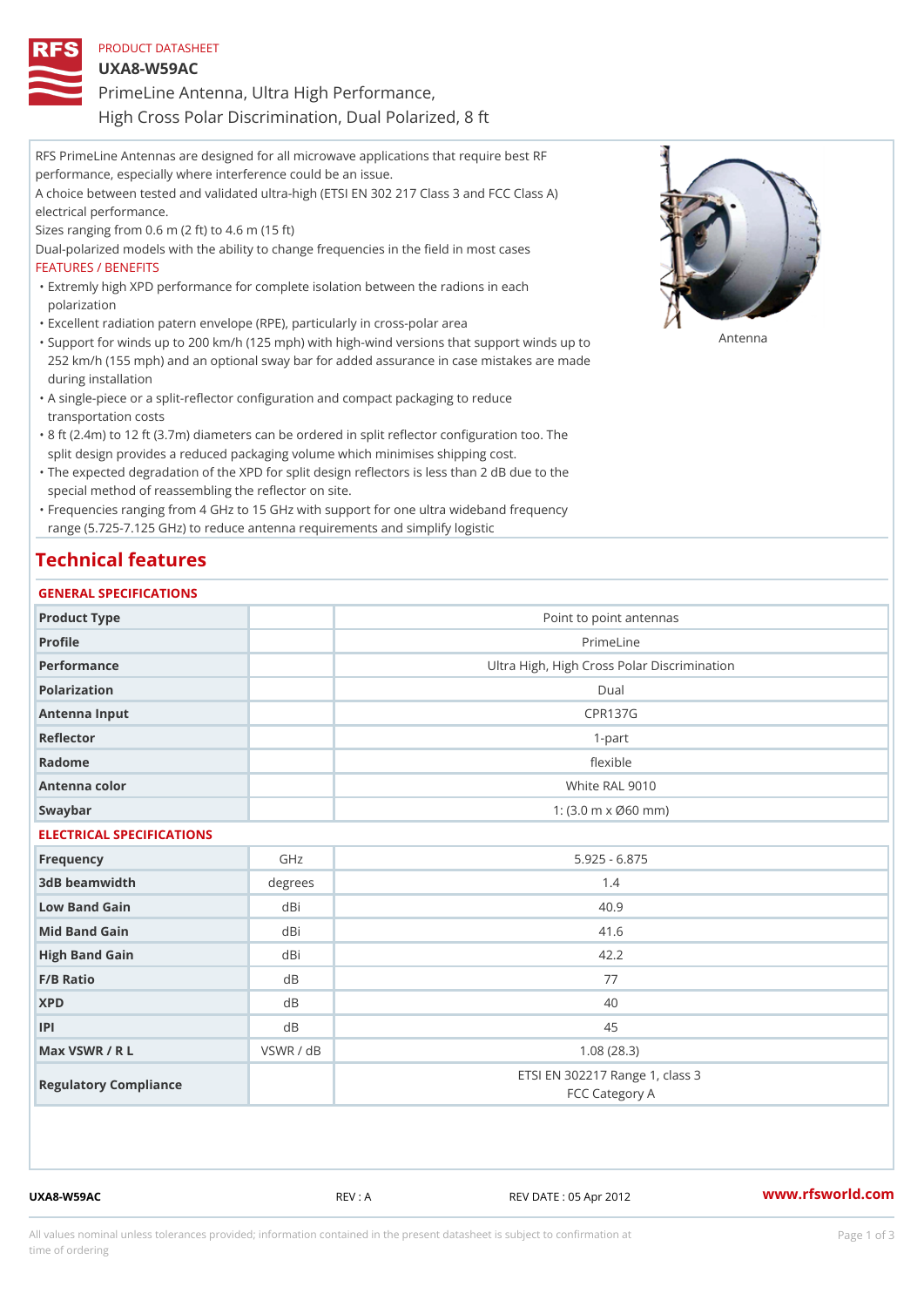# PRODUCT DATASHEET UXA8-W59AC PrimeLine Antenna, Ultra High Performance, High Cross Polar Discrimination, Dual Polarized, 8 ft

| MECHANICAL SPECIFICATIONS                     |              |                                                                          |  |
|-----------------------------------------------|--------------|--------------------------------------------------------------------------|--|
| Diameter                                      | ft $(m)$     | 8(2.4)                                                                   |  |
| Elevation Adjustment                          | degree:      | ± 5                                                                      |  |
| Azimuth Adjustment                            | degrees      | ± 5                                                                      |  |
| Polarization Adjustment                       | degrees      | ± 5                                                                      |  |
| Mounting Pipe Diameter<br>minimum             | $mm$ (in)    | 114(4.5)                                                                 |  |
| Mounting Pipe Diameter<br>$m$ a x i $m$ u $m$ | $mm$ (in)    | 114(4.5)                                                                 |  |
| Approximate Weight                            | kg(lb)       | 180 (396)                                                                |  |
| Survival Windspeed                            | $km/h$ (mph) | 200 (125)                                                                |  |
| Operational Windspeed                         | $km/h$ (mph) | 190(118)                                                                 |  |
| <b>STRUCTURE</b>                              |              |                                                                          |  |
| Radome Material                               |              | PVC coated fabric                                                        |  |
| FURTHER ACCESSORIES                           |              |                                                                          |  |
| optional Swaybar                              |              | 1: SMA-SK-60-3000A (3.0 m x Ø60 mm)                                      |  |
| Further Accessories                           |              | SMA-WK-8 : Wind Kit<br>SMA-SKO-UNIVERSAL-L : Universal sway bar fixation |  |
| <b>MOUNTOUTLINE</b>                           |              |                                                                          |  |
| m m<br>$Dimension_A$<br>(in)                  |              | 2616 (103.4)                                                             |  |
| m m<br>Dimension_B<br>(in)                    |              | 1450(57.1)                                                               |  |
| m m<br>$Dimension_C$                          |              | 460 (18.1)                                                               |  |

| $Dimenision_C$                                                        | m m<br>(i <sub>n</sub> ) | 460 (18.1) |
|-----------------------------------------------------------------------|--------------------------|------------|
| Dim D-<br>$114$ m m $(4.5$ $-$ i r $)$ $\mathbb{R}$ ii p $\mathbb{R}$ | m m                      | 190(7.5)   |
| $Dimension$ = E                                                       | m m<br>(i <sub>n</sub> ) | 310(12.3)  |
| $Dimension_F$                                                         | m m<br>(in               | 1120(44.1) |

UXA8-W59AC REV : A REV DATE : 05 Apr 2012 [www.](https://www.rfsworld.com)rfsworld.com